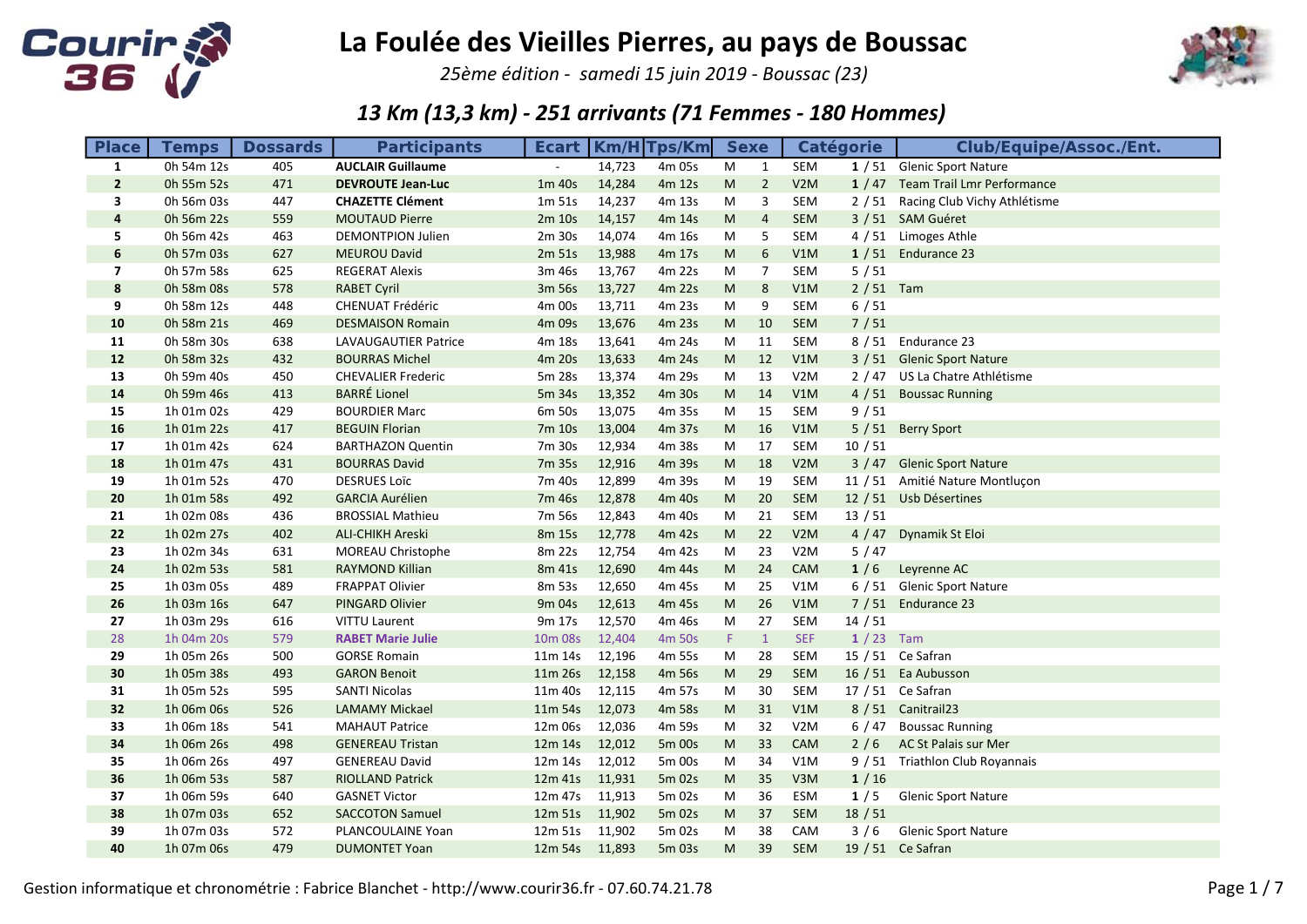

25ème édition - samedi 15 juin 2019 - Boussac (23)



| <b>Place</b> | <b>Temps</b> | <b>Dossards</b> | <b>Participants</b>          |                |        | <b>Ecart   Km/H   Tps/Km</b> | <b>Sexe</b> |                |                  | <b>Catégorie</b> | <b>Club/Equipe/Assoc./Ent.</b>      |
|--------------|--------------|-----------------|------------------------------|----------------|--------|------------------------------|-------------|----------------|------------------|------------------|-------------------------------------|
| 41           | 1h 07m 06s   | 589             | ROCHA Christophe             | 12m 54s 11,893 |        | 5m 03s                       | M           | 40             | V1M              |                  | 10 / 51 Ce Safran                   |
| 42           | 1h 07m 16s   | 642             | <b>SALAPIE Aurelien</b>      | 13m 04s        | 11,863 | 5m 03s                       | M           | 41             | SEM              | 20/51            |                                     |
| 43           | 1h 07m 33s   | 529             | <b>LANGLOIS Fabien</b>       | 13m 21s        | 11,813 | 5m 05s                       | M           | 42             | <b>SEM</b>       |                  | 21 / 51 FC La Forêt du Temple       |
| 44           | 1h 08m 11s   | 641             | <b>TAVANO Alexandre</b>      | 13m 59s 11,704 |        | 5m 08s                       | M           | 43             | <b>SEM</b>       |                  | 22 / 51 Glenic Sport Nature         |
| 45           | 1h 08m 22s   | 434             | <b>BOURSAUD Franck</b>       | 14m 10s        | 11,672 | 5m 08s                       | M           | 44             | V2M              |                  | 7 / 47 Boussac Running              |
| 46           | 1h 08m 37s   | 564             | PARSEJOUX Théo               | 14m 25s 11,630 |        | 5m 10s                       | ${\sf M}$   | 45             | ESM              | $2/5$            |                                     |
| 47           | 1h 08m 42s   | 556             | <b>MICHALAK Philippe</b>     | 14m 30s        | 11,616 | 5m 10s                       | M           | 46             | V2M              |                  | 8 / 47 Amitié Nature Montluçon      |
| 48           | 1h 08m 50s   | 548             | MASSARD Pierre-Alexandre     | 14m 38s 11,593 |        | 5m 11s                       | M           | 47             | <b>SEM</b>       | 23/51            |                                     |
| 49           | 1h 08m 50s   | 438             | <b>BRUNDET Yoann</b>         | 14m 38s        | 11,593 | 5m 11s                       | M           | 48             | SEM              | 24/51            |                                     |
| 50           | 1h 09m 00s   | 607             | <b>SIRAMY Christophe</b>     | 14m 48s 11,565 |        | 5m 11s                       | M           | 49             | V1M              | 11/51            |                                     |
| 51           | 1h 09m 09s   | 645             | <b>PRADEAU Blandine</b>      | 14m 57s 11,540 |        | 5m 12s                       | F.          | 2              | <b>SEF</b>       |                  | 2 / 23 Glenic Sport Nature          |
| 52           | 1h 09m 39s   | 646             | <b>BOURDIER Christopher</b>  | 15m 27s 11,457 |        | 5m 14s                       | M           | 50             | <b>SEM</b>       | 25/51            |                                     |
| 53           | 1h 10m 19s   | 643             | <b>AUBRUN Fabien</b>         | 16m 07s        | 11,349 | 5m 17s                       | M           | 51             | V1M              |                  | 12 / 51 SAM Guéret                  |
| 54           | 1h 10m 21s   | 532             | <b>LAUBRY Julien</b>         | 16m 09s 11,343 |        | 5m 17s                       | ${\sf M}$   | 52             | <b>SEM</b>       |                  | 26 / 51 Montluçon Athlétisme        |
| 55           | 1h 10m 26s   | 567             | PELLETIER Philippe           | 16m 14s 11,330 |        | 5m 18s                       | M           | 53             | V2M              |                  | 9 / 47 Boussac Running              |
| 56           | 1h 10m 40s   | 459             | <b>DEGAINE Michel</b>        | 16m 28s 11,292 |        | 5m 19s                       | M           | 54             | V <sub>4</sub> M | 1/4              | <b>Glenic Sport Nature</b>          |
| 57           | 1h 10m 45s   | 517             | <b>JUNIAT Laurent</b>        | 16m 33s 11,279 |        | 5m 19s                       | M           | 55             | V2M              |                  | 10 / 47 AC St Palais sur Mer        |
| 58           | 1h 10m 45s   | 660             | <b>WANSCHURA Lea</b>         | 16m 33s        | 11,279 | 5m 19s                       | F.          | $\overline{3}$ | <b>SEF</b>       | 3 / 23 BSGA      |                                     |
| 59           | 1h 10m 48s   | 403             | <b>APRUNCULE Sebastien</b>   | 16m 36s        | 11,271 | 5m 19s                       | M           | 56             | V1M              |                  | 13 / 51 Amitié Nature Montluçon     |
| 60           | 1h 11m 03s   | 430             | <b>BOURGUIGNON Christian</b> | 16m 51s 11,232 |        | 5m 21s                       | M           | 57             | V2M              |                  | 11 / 47 Boussac Running             |
| 61           | 1h 11m 05s   | 617             | YVERNAULT Joel               | 16m 53s 11,226 |        | 5m 21s                       | M           | 58             | V2M              |                  | 12 / 47 Boussac Running             |
| 62           | 1h 11m 19s   | 608             | <b>TAVERNIER Laurent</b>     | 17m 07s 11,190 |        | 5m 22s                       | M           | 59             | V1M              |                  | 14 / 51 Boussac Running             |
| 63           | 1h 11m 24s   | 477             | <b>DUCHIRON Anthony</b>      | 17m 12s 11,176 |        | 5m 22s                       | M           | 60             | SEM              |                  | 27 / 51 Bessines Sur Gartempe Athle |
| 64           | 1h 11m 31s   | 577             | <b>RABBE Mathieu</b>         | 17m 19s 11,158 |        | 5m 23s                       | M           | 61             | <b>SEM</b>       | 28/51            |                                     |
| 65           | 1h 11m 34s   | 662             | RIGAUDIE Florian             | 17m 22s 11,150 |        | 5m 23s                       | M           | 62             | SEM              |                  | 29 / 51 SAM Guéret                  |
| 66           | 1h 11m 36s   | 482             | <b>ERDINGER Julien</b>       | 17m 24s 11,145 |        | 5m 23s                       | M           | 63             | V1M              |                  | 15 / 51 Amitié Nature Montluçon     |
| 67           | 1h 11m 44s   | 656             | <b>REIFFERS Christophe</b>   | 17m 32s 11,125 |        | 5m 24s                       | M           | 64             | V2M              |                  | 13 / 47 USC Buzançais               |
| 68           | 1h 11m 51s   | 661             | <b>PASSERIF Alexis</b>       | 17m 39s        | 11,106 | 5m 24s                       | M           | 65             | <b>SEM</b>       | 30 / 51          |                                     |
| 69           | 1h 11m 55s   | 571             | PIERRE Alain                 | 17m 43s        | 11,096 | 5m 24s                       | M           | 66             | V2M              | 14/47            |                                     |
| 70           | 1h 12m 07s   | 501             | <b>GOURGON Romain</b>        | 17m 55s 11,065 |        | 5m 25s                       | M           | 67             | V1M              |                  | 16 / 51 Boussac Running             |
| 71           | 1h 12m 09s   | 428             | <b>BOURDIER Gérard</b>       | 17m 57s 11,060 |        | 5m 25s                       | M           | 68             | V3M              |                  | 2 / 16 Jogging Club Portois         |
| 72           | 1h 12m 22s   | 639             | <b>JACQUEMAIN Olivier</b>    | 18m 10s 11,027 |        | 5m 26s                       | ${\sf M}$   | 69             | V1M              |                  | 17 / 51 Endurance 23                |
| 73           | 1h 12m 33s   | 657             | <b>MARTORELLI Paul</b>       | 18m 21s 10,999 |        | 5m 27s                       | M           | 70             | CAM              | 4/6              |                                     |
| 74           | 1h 12m 37s   | 543             | <b>MANEGRIER Jerome</b>      | 18m 25s        | 10,989 | 5m 28s                       | M           | 71             | <b>SEM</b>       |                  | 31 / 51 Ea Aubusson                 |
| 75           | 1h 12m 39s   | 637             | <b>NELLO Xavier</b>          | 18m 27s        | 10,984 | 5m 28s                       | M           | 72             | SEM              |                  | 32 / 51 Dynamik St Eloi             |
| 76           | 1h 12m 50s   | 655             | <b>BLOUIN Philippe</b>       | 18m 38s        | 10,957 | 5m 29s                       | M           | 73             | V2M              | 15/47            |                                     |
| 77           | 1h 12m 58s   | 446             | <b>CHASSAGNE Benjamin</b>    | 18m 46s        | 10,937 | 5m 29s                       | M           | 74             | <b>ESM</b>       | 3/5              |                                     |
| 78           | 1h 13m 01s   | 619             | <b>EON Lucien</b>            | 18m 49s        | 10,929 | 5m 29s                       | M           | 75             | V3M              |                  | 3 / 16 Neubourg AC                  |
| 79           | 1h 13m 07s   | 591             | <b>ROUFFET Lionel</b>        | 18m 55s        | 10,914 | 5m 30s                       | M           | 76             | SEM              |                  | 33 / 51 Sannatrail                  |
| 80           | 1h 13m 13s   | 621             | <b>JALBY Veronique</b>       | 19m 01s 10,899 |        | 5m 30s                       | F.          | $\overline{4}$ | V1F              |                  | 1 / 25 Run and Drink Issoudun       |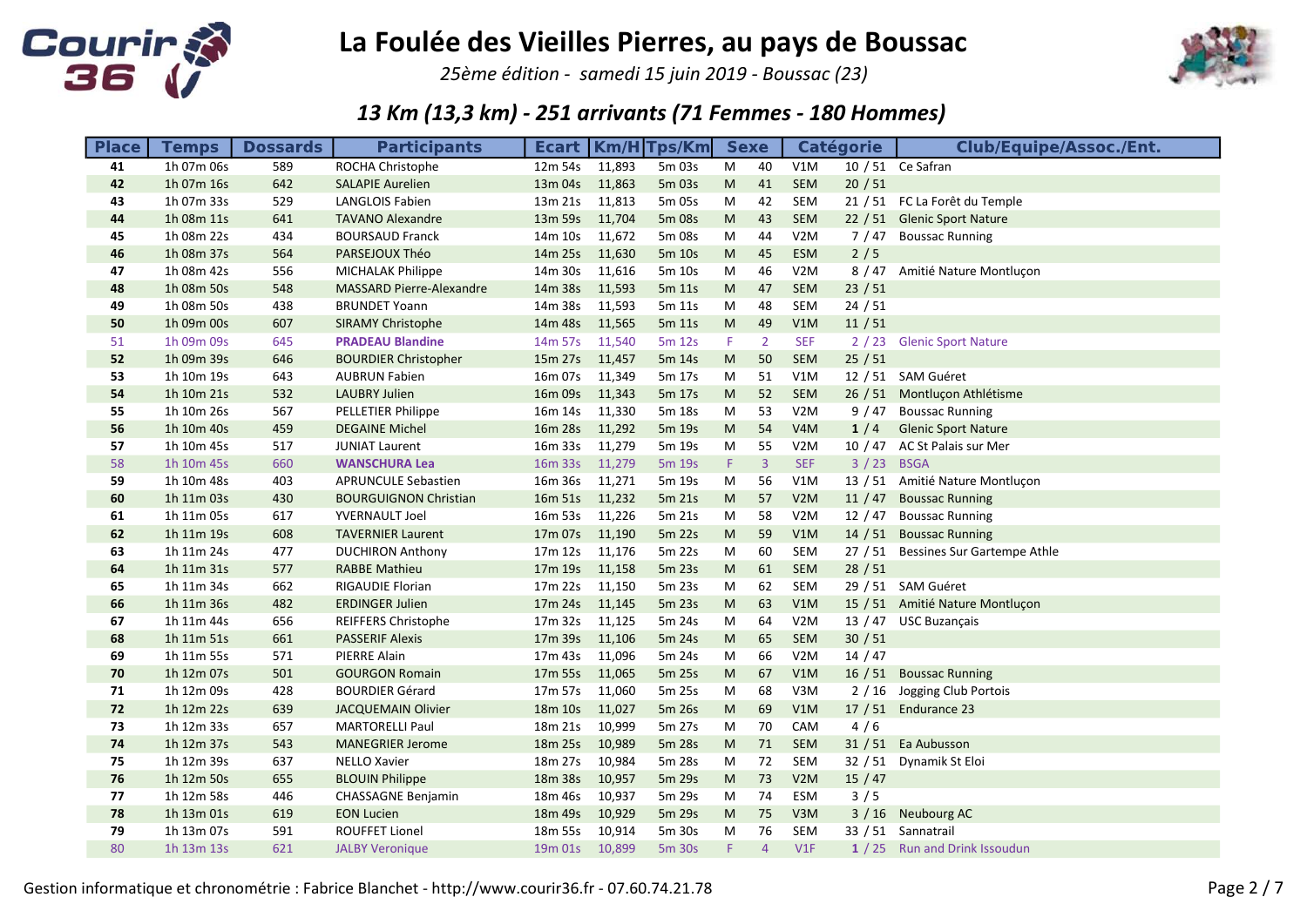

25ème édition - samedi 15 juin 2019 - Boussac (23)



| <b>Place</b> | <b>Temps</b> | <b>Dossards</b> | <b>Participants</b>          |                     |        | <b>Ecart   Km/H Tps/Km</b> |           | <b>Sexe</b>    |                  | <b>Catégorie</b> | Club/Equipe/Assoc./Ent.                  |
|--------------|--------------|-----------------|------------------------------|---------------------|--------|----------------------------|-----------|----------------|------------------|------------------|------------------------------------------|
| 81           | 1h 13m 18s   | 618             | <b>BRIVOT Jean</b>           | 19m 06s             | 10,887 | 5m 31s                     | M         | 77             | V3M              |                  | 4 / 16 St Flo Run                        |
| 82           | 1h 13m 25s   | 533             | LAUMAY Jérôme                | 19 <sub>m</sub> 13s | 10,869 | 5m 31s                     | M         | 78             | V1M              |                  | 18 / 51 Gouzoncourt                      |
| 83           | 1h 13m 29s   | 592             | <b>ROUGERON Didier</b>       | 19m 17s             | 10,860 | 5m 32s                     | M         | 79             | V1M              |                  | 19 / 51 Les Foulées Evahoniennes         |
| 84           | 1h 13m 29s   | 000             | <b>DESPIERRES Doc</b>        | 19m 17s             | 10,860 | 5m 32s                     | M         | 80             | V3M              |                  | 5 / 16 Les Veterans Des Vieilles Pierres |
| 85           | 1h 13m 34s   | 503             | <b>GRIVAUD Pierreyves</b>    | 19m 22s             | 10,847 | 5m 32s                     | M         | 81             | SEM              | 34 / 51          |                                          |
| 86           | 1h 13m 46s   | 440             | <b>CAMESCASSE Stéphanie</b>  | 19m 34s             | 10,818 | 5m 33s                     | F.        | 5              | V1F              |                  | 2 / 25 Boussac Running                   |
| 87           | 1h 13m 59s   | 599             | <b>SCARINGELLA Florence</b>  | 19 <sub>m</sub> 47s | 10,786 | 5m 34s                     | F.        | 6              | V2F              |                  | 1 / 18 Leyrenne AC                       |
| 88           | 1h 14m 03s   | 418             | <b>BELLEUT Pierrick</b>      | 19m 51s             | 10,777 | 5m 34s                     | M         | 82             | V1M              |                  | 20 / 51 St Sauvier                       |
| 89           | 1h 14m 20s   | 460             | <b>DELAUNAY Nolwenn</b>      | 20 <sub>m</sub> 08s | 10,735 | 5m 35s                     | F.        | $\overline{7}$ | <b>CAF</b>       | 1/1              | Les Gazelles De Vineuil                  |
| 90           | 1h 14m 25s   | 540             | <b>MAGNARD Patrick</b>       | 20m 13s             | 10,723 | 5m 36s                     | M         | 83             | V1M              |                  | 21 / 51 Ea Aubusson                      |
| 91           | 1h 14m 56s   | 516             | JORRAND Christophe           | 20m 44s             | 10,649 | 5m 38s                     | M         | 84             | V1M              |                  | 22 / 51 Amitié Nature Montluçon          |
| 92           | 1h 15m 02s   | 464             | <b>DEPOORTERE Christophe</b> | 20 <sub>m</sub> 50s | 10,635 | 5m 38s                     | M         | 85             | SEM              | 35/51            | Eamya                                    |
| 93           | 1h 15m 22s   | 400             | <b>ALALINARDE Mathias</b>    | 21m 10s             | 10,588 | 5m 40s                     | M         | 86             | ESM              | 4/5              | <b>Boussac Running</b>                   |
| 94           | 1h 15m 36s   | 586             | <b>RHUMY Lionel</b>          | 21m 24s             | 10,556 | 5m 41s                     | M         | 87             | V1M              |                  | 23 / 51 SAM Guéret                       |
| 95           | 1h 15m 38s   | 594             | ROUSSEAU Jean-Luc            | 21m 26s             | 10,551 | 5m 41s                     | M         | 88             | V <sub>2</sub> M | 16/47            |                                          |
| 96           | 1h 15m 44s   | 620             | <b>GRANDJEAN Thierry</b>     | 21m 32s             | 10,537 | 5m 42s                     | ${\sf M}$ | 89             | V2M              | 17/47            | <b>Boussac Running</b>                   |
| 97           | 1h 15m 57s   | 561             | NICOLET Florian              | 21m 45s             | 10,507 | 5m 43s                     | M         | 90             | SEM              |                  | 36 / 51 US La Chatre Athlétisme          |
| 98           | 1h 15m 57s   | 570             | <b>PEYNIN Thierry</b>        | 21m 45s             | 10,507 | 5m 43s                     | M         | 91             | V2M              | 18 / 47          | <b>Boussac Running</b>                   |
| 99           | 1h 16m 18s   | 439             | <b>CAILLOT Gilles</b>        | 22m 06s             | 10,459 | 5m 44s                     | M         | 92             | V1M              |                  | 24 / 51 Amitié Nature Montluçon          |
| 100          | 1h 16m 20s   | 588             | <b>ROBERT Théo</b>           | 22m 08s             | 10,454 | 5m 44s                     | M         | 93             | <b>CAM</b>       | 5/6              | Les Gazelles De Vineuil                  |
| 101          | 1h 16m 21s   | 420             | <b>BERTHOU Jacques</b>       | 22m 09s             | 10,452 | 5m 44s                     | M         | 94             | V <sub>4</sub> M | 2/4              | <b>Glenic Sport Nature</b>               |
| 102          | 1h 16m 30s   | 553             | <b>MELO Franck</b>           | 22m 18s             | 10,431 | 5m 45s                     | M         | 95             | V1M              |                  | 25 / 51 Montluçon Athlétisme             |
| 103          | 1h 16m 32s   | 487             | <b>FRAGNON Patrick</b>       | 22m 20s             | 10,427 | 5m 45s                     | M         | 96             | V2M              |                  | 19 / 47 Amitié Nature Montluçon          |
| 104          | 1h 16m 41s   | 443             | <b>CHAREIL Clément</b>       | 22m 29s             | 10,406 | 5m 46s                     | M         | 97             | <b>SEM</b>       |                  | 37 / 51 Berry Sport                      |
| 105          | 1h 16m 48s   | 628             | <b>JEANNOT Yannick</b>       | 22m 36s             | 10,391 | 5m 46s                     | M         | 98             | <b>SEM</b>       | 38/51            |                                          |
| 106          | 1h 16m 55s   | 523             | LAFLEURIELLE Julien          | 22m 43s             | 10,375 | 5m 47s                     | M         | 99             | <b>SEM</b>       | 39/51            |                                          |
| 107          | 1h 16m 57s   | 613             | <b>VERGEON Franck</b>        | 22m 45s             | 10,370 | 5m 47s                     | M         | 100            | V1M              |                  | 26 / 51 AC Romorantin                    |
| 108          | 1h 16m 58s   | 534             | <b>LAURENT David</b>         | 22m 46s             | 10,368 | 5m 47s                     | M         | 101            | V1M              |                  | 27 / 51 US La Chatre Athlétisme          |
| 109          | 1h 17m 00s   | 508             | <b>HIVONNET Jonas</b>        | 22m 48s             | 10,364 | 5m 47s                     | M         | 102            | SEM              | 40/51            |                                          |
| 110          | 1h 17m 09s   | 512             | <b>JANCZYK Catherine</b>     | 22m 57s             | 10,343 | 5m 48s                     | F.        | 8              | V2F              |                  | 2 / 18 Les Gazelles De Vineuil           |
| 111          | 1h 17m 21s   | 502             | <b>GRIMAUD Denis</b>         | 23m 09s             | 10,317 | 5m 49s                     | M         | 103            | V1M              |                  | 28 / 51 Amitié Nature Montluçon          |
| 112          | 1h 17m 33s   | 606             | <b>SIMON Sylvie</b>          | 23m 21s             | 10,290 | 5m 50s                     | F.        | 9              | V2F              |                  | 3 / 18 AC St Palais sur Mer              |
| 113          | 1h 17m 37s   | 426             | <b>BOTTE Frederic</b>        | 23m 25s             | 10,281 | 5m 50s                     | M         | 104            | V3M              |                  | 6 / 16 Amitié Nature Montlucon           |
| 114          | 1h 17m 47s   | 524             | <b>LAJOIE Victor</b>         | 23m 35s             | 10,259 | 5m 51s                     | M         | 105            | <b>SEM</b>       |                  | 41 / 51 Boussac Running                  |
| 115          | 1h 17m 48s   | 648             | COSTA Joseph                 | 23m 36s             | 10,257 | 5m 51s                     | M         | 106            | V <sub>2</sub> M |                  | 20 / 47 Amitié Nature Montluçon          |
| 116          | 1h 18m 15s   | 552             | <b>MAZIERE Alexandra</b>     | 24m 03s             | 10,198 | 5m 53s                     | F.        | 10             | <b>SEF</b>       |                  | 4 / 23 Glenic Sport Nature               |
| 117          | 1h 18m 18s   | 485             | <b>FILOMENA Laurent</b>      | 24m 06s             | 10,192 | 5m 53s                     | M         | 107            | V1M              |                  | 29 / 51 Ce Safran                        |
| 118          | 1h 18m 28s   | 536             | LETANG Jean Christophe       | 24m 16s             | 10,170 | 5m 54s                     | M         | 108            | V2M              | 21/47            |                                          |
| 119          | 1h 18m 32s   | 411             | <b>BARBIERI Fabrice</b>      | 24m 20s             | 10,161 | 5m 54s                     | M         | 109            | V1M              | 30/51            |                                          |
| 120          | 1h 18m 33s   | 408             | <b>AUROY Catherine</b>       | 24m 21s 10,159      |        | 5m 54s                     | F.        | 11             | V2F              |                  | 4 / 18 Boussac Running                   |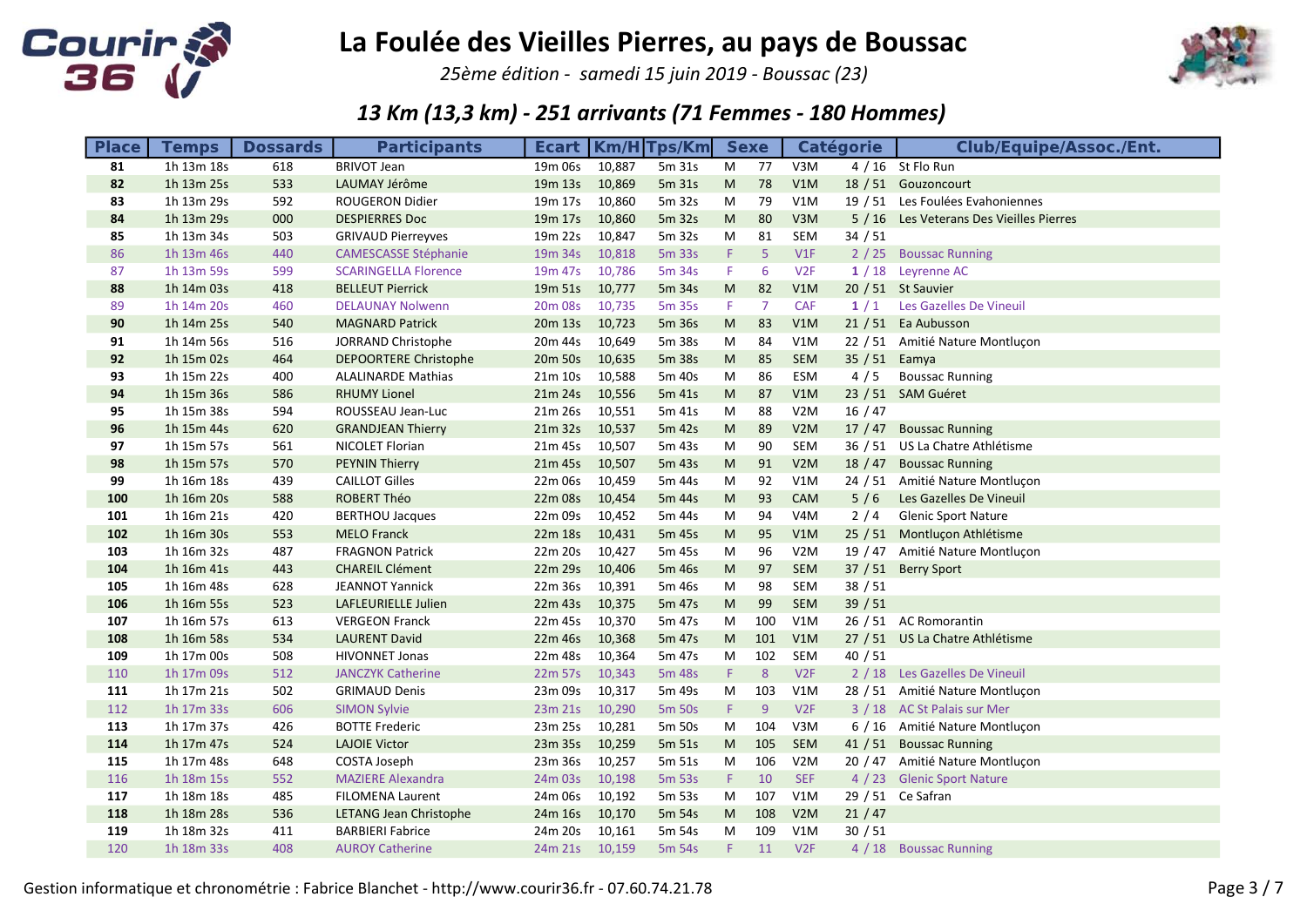

25ème édition - samedi 15 juin 2019 - Boussac (23)



| <b>Place</b> | <b>Temps</b> | <b>Dossards</b> | <b>Participants</b>          |         | <b>Ecart   Km/H Tps/Km</b> |        |                                                                                                            | <b>Sexe</b> |                  | <b>Catégorie</b> | <b>Club/Equipe/Assoc./Ent.</b>  |
|--------------|--------------|-----------------|------------------------------|---------|----------------------------|--------|------------------------------------------------------------------------------------------------------------|-------------|------------------|------------------|---------------------------------|
| 121          | 1h 18m 36s   | 488             | <b>FRANCOIS David</b>        | 24m 24s | 10,153                     | 5m 55s | M                                                                                                          | 110         | V1M              | 31/51            |                                 |
| 122          | 1h 18m 48s   | 597             | <b>SBAIZ Jean-Jacques</b>    | 24m 36s | 10,127                     | 5m 55s | M                                                                                                          | 111         | V3M              |                  | 7 / 16 Coutach évasion          |
| 123          | 1h 18m 48s   | 473             | <b>DIOT Ingrid</b>           | 24m 36s | 10,127                     | 5m 55s | F.                                                                                                         | 12          | <b>SEF</b>       | 5/23             | <b>Boussac Running</b>          |
| 124          | 1h 19m 13s   | 539             | <b>LOPES Anthony</b>         | 25m 01s | 10,074                     | 5m 57s | $\mathsf{M}% _{T}=\mathsf{M}_{T}\!\left( a,b\right) ,\ \mathsf{M}_{T}=\mathsf{M}_{T}\!\left( a,b\right) ,$ | 112         | <b>SEM</b>       | 42/51            |                                 |
| 125          | 1h 19m 14s   | 601             | <b>SEBIRE Arnaud</b>         | 25m 02s | 10,072                     | 5m 57s | M                                                                                                          | 113         | V1M              | 32/51            | <b>Boussac Running</b>          |
| 126          | 1h 19m 16s   | 545             | <b>MARTIN Gillian</b>        | 25m 04s | 10,067                     | 5m 58s | $\mathsf{M}% _{T}=\mathsf{M}_{T}\!\left( a,b\right) ,\ \mathsf{M}_{T}=\mathsf{M}_{T}\!\left( a,b\right) ,$ | 114         | V1M              | 33 / 51          |                                 |
| 127          | 1h 19m 19s   | 573             | <b>PLISSON Claire</b>        | 25m 07s | 10,061                     | 5m 58s | F.                                                                                                         | 13          | V1F              |                  | 3 / 25 US La Chatre Athlétisme  |
| 128          | 1h 19m 20s   | 651             | <b>RICARDON Marie Julie</b>  | 25m 08s | 10,059                     | 5m 58s | F.                                                                                                         | 14          | <b>SEF</b>       | $6/23$           |                                 |
| 129          | 1h 19m 22s   | 406             | <b>AUCLAIR Guy</b>           | 25m 10s | 10,055                     | 5m 58s | M                                                                                                          | 115         | V <sub>2</sub> M |                  | 22 / 47 Glenic Sport Nature     |
| 130          | 1h 19m 23s   | 615             | <b>VIRIAT Philippe</b>       | 25m 11s | 10,052                     | 5m 58s | $\mathsf{M}% _{T}=\mathsf{M}_{T}\!\left( a,b\right) ,\ \mathsf{M}_{T}=\mathsf{M}_{T}\!\left( a,b\right) ,$ | 116         | V2M              | 23/47            |                                 |
| 131          | 1h 19m 32s   | 442             | <b>CHAMIGNON Sarah</b>       | 25m 20s | 10,034                     | 5m 59s | F.                                                                                                         | 15          | V1F              |                  | 4 / 25 Amitié Nature Montluçon  |
| 132          | 1h 20m 01s   | 614             | <b>VERGOZ Anne Catherine</b> | 25m 49s | 9,973                      | 6m 01s | F.                                                                                                         | 16          | V1F              |                  | 5 / 25 Glenic Sport Nature      |
| 133          | 1h 20m 06s   | 569             | PEYNIN Ludovic               | 25m 54s | 9,963                      | 6m 01s | M                                                                                                          | 117         | SEM              |                  | 43 / 51 FC La Forêt du Temple   |
| 134          | 1h 20m 28s   | 636             | <b>CHATRE Michel</b>         | 26m 16s | 9,917                      | 6m 03s | ${\sf M}$                                                                                                  | 118         | V2M              | 24/47            |                                 |
| 135          | 1h 20m 30s   | 603             | <b>SERISIER Alain</b>        | 26m 18s | 9,913                      | 6m 03s | M                                                                                                          | 119         | V3M              |                  | 8 / 16 Glenic Sport Nature      |
| 136          | 1h 20m 34s   | 518             | <b>JUNIAT Vandy</b>          | 26m 22s | 9,905                      | 6m 03s | F.                                                                                                         | 17          | V1F              |                  | 6 / 25 AC St Palais sur Mer     |
| 137          | 1h 20m 35s   | 414             | <b>BATTAINI Lilian</b>       | 26m 23s | 9,903                      | 6m 04s | M                                                                                                          | 120         | V <sub>2</sub> M |                  | 25 / 47 Endurance 23            |
| 138          | 1h 20m 57s   | 433             | <b>BOURSAUD Christelle</b>   | 26m 45s | 9,858                      | 6m 05s | F.                                                                                                         | 18          | V1F              |                  | 7 / 25 Boussac Running          |
| 139          | 1h 20m 58s   | 565             | <b>PATEYRON Lucie</b>        | 26m 46s | 9,856                      | 6m 05s | F.                                                                                                         | 19          | <b>JUF</b>       | 1/2              | Leyrenne AC                     |
| 140          | 1h 21m 00s   | 465             | <b>DESCOUTURES Fabrice</b>   | 26m 48s | 9,852                      | 6m 05s | $\mathsf{M}% _{T}=\mathsf{M}_{T}\!\left( a,b\right) ,\ \mathsf{M}_{T}=\mathsf{M}_{T}\!\left( a,b\right) ,$ | 121         | V1M              |                  | 34 / 51 Les Gazelles De Vineuil |
| 141          | 1h 21m 05s   | 665             | <b>GUILLEMOT Kadia</b>       | 26m 53s | 9,842                      | 6m 06s | F.                                                                                                         | 20          | <b>SEF</b>       |                  | 7 / 23 Glenic Sport Nature      |
| 142          | 1h 21m 26s   | 525             | LALLEMAND Mathieu            | 27m 14s | 9,799                      | 6m 07s | $\mathsf{M}% _{T}=\mathsf{M}_{T}\!\left( a,b\right) ,\ \mathsf{M}_{T}=\mathsf{M}_{T}\!\left( a,b\right) ,$ | 122         | V2M              |                  | 26 / 47 Berry Sport             |
| 143          | 1h 21m 50s   | 629             | <b>GILBAS Daniel</b>         | 27m 38s | 9,752                      | 6m 09s | M                                                                                                          | 123         | <b>SEM</b>       |                  | 44 / 51 Spiridon Périgord       |
| 144          | 1h 21m 51s   | 555             | <b>MEYNIAL Sandrine</b>      | 27m 39s | 9,750                      | 6m 09s | F.                                                                                                         | 21          | V1F              | 8/25             |                                 |
| 145          | 1h 21m 55s   | 585             | <b>RENAUT Alain</b>          | 27m 43s | 9,742                      | 6m 10s | M                                                                                                          | 124         | V2M              |                  | 27 / 47 Amitié Nature Montlucon |
| 146          | 1h 22m 09s   | 480             | <b>DURAND Anne Marie</b>     | 27m 57s | 9,714                      | 6m 11s | F.                                                                                                         | 22          | V2F              |                  | 5 / 18 US La Chatre Athlétisme  |
| 147          | 1h 22m 10s   | 451             | <b>CHEVALIER Sonia</b>       | 27m 58s | 9,712                      | 6m 11s | F.                                                                                                         | 23          | V1F              |                  | 9 / 25 US La Chatre Athlétisme  |
| 148          | 1h 22m 11s   | 574             | <b>PLISSON Pascal</b>        | 27m 59s | 9,710                      | 6m 11s | M                                                                                                          | 125         | V2M              |                  | 28 / 47 Les Orangers            |
| 149          | 1h 22m 21s   | 415             | <b>BAZARD Olivier</b>        | 28m 09s | 9,690                      | 6m 12s | M                                                                                                          | 126         | SEM              | 45/51            |                                 |
| 150          | 1h 22m 22s   | 635             | <b>PATRIGEON Dany</b>        | 28m 10s | 9,688                      | 6m 12s | M                                                                                                          | 127         | V3M              |                  | 9 / 16 Running Passion Bourges  |
| 151          | 1h 23m 02s   | 466             | <b>DESCOUTURES Florent</b>   | 28m 50s | 9,611                      | 6m 15s | M                                                                                                          | 128         | CAM              | $6/6$            | Les Gazelles De Vineuil         |
| 152          | 1h 23m 04s   | 478             | <b>DUFREGNE Laurent</b>      | 28m 52s | 9,607                      | 6m 15s | ${\sf M}$                                                                                                  | 129         | V2M              |                  | 29 / 47 US La Chatre Athlétisme |
| 153          | 1h 23m 07s   | 576             | PRADEAU Jean                 | 28m 55s | 9,601                      | 6m 15s | M                                                                                                          | 130         | V3M              |                  | 10 / 16 Leyrenne AC             |
| 154          | 1h 23m 24s   | 538             | <b>LONC Didier</b>           | 29m 12s | 9,568                      | 6m 16s | M                                                                                                          | 131         | V3M              |                  | 11 / 16 Ce Safran               |
| 155          | 1h 23m 29s   | 407             | <b>AURAT Patrice</b>         | 29m 17s | 9,559                      | 6m 17s | M                                                                                                          | 132         | V2M              |                  | 30 / 47 Montluçon Athlétisme    |
| 156          | 1h 23m 36s   | 653             | <b>TRIBET Christophe</b>     | 29m 24s | 9,545                      | 6m 17s | $\mathsf{M}% _{T}=\mathsf{M}_{T}\!\left( a,b\right) ,\ \mathsf{M}_{T}=\mathsf{M}_{T}\!\left( a,b\right) ,$ | 133         | V1M              |                  | 35 / 51 US La Chatre Athlétisme |
| 157          | 1h 23m 44s   | 622             | <b>DESCHERY Audrey</b>       | 29m 32s | 9,530                      | 6m 18s | F.                                                                                                         | 24          | <b>SEF</b>       | 8/23             |                                 |
| 158          | 1h 24m 00s   | 611             | <b>VALERO Nathalie</b>       | 29m 48s | 9,500                      | 6m 19s | F.                                                                                                         | 25          | V2F              |                  | 6 / 18 Amitié Nature Montluçon  |
| 159          | 1h 24m 02s   | 419             | <b>BERGER Jean Noel</b>      | 29m 50s | 9,496                      | 6m 19s | M                                                                                                          | 134         | V3M              |                  | 12 / 16 Amitié Nature Montluçon |
| 160          | 1h 24m 05s   | 650             | <b>MOITY Stephane</b>        | 29m 53s | 9,491                      | 6m 19s | M                                                                                                          | 135         | V1M              |                  | 36 / 51 Glenic Sport Nature     |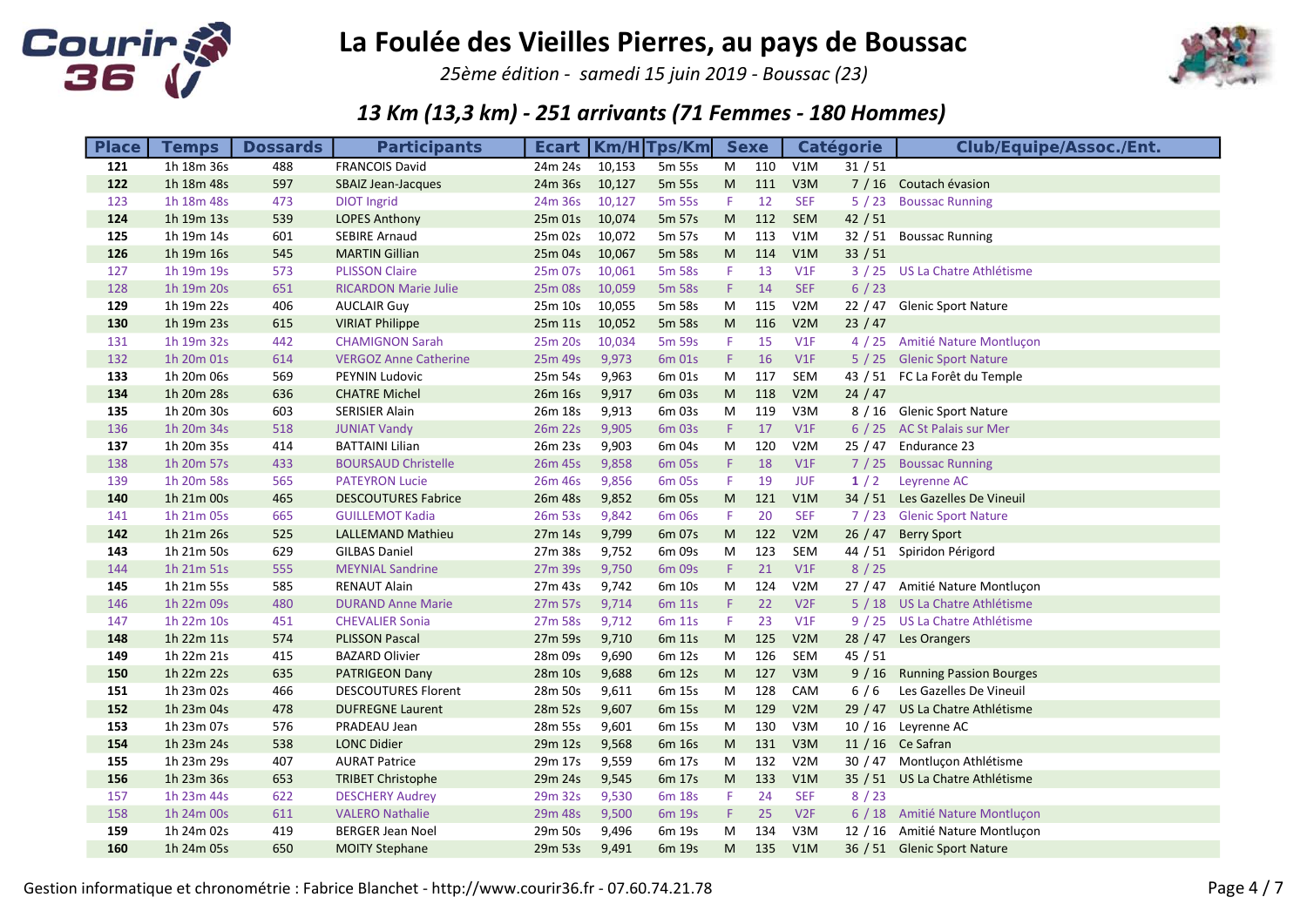

25ème édition - samedi 15 juin 2019 - Boussac (23)



| <b>Place</b> | <b>Temps</b> | <b>Dossards</b> | <b>Participants</b>            |         |       | <b>Ecart   Km/H Tps/Km</b> |                                                                                                            | <b>Sexe</b> |                  | <b>Catégorie</b> | <b>Club/Equipe/Assoc./Ent.</b>    |
|--------------|--------------|-----------------|--------------------------------|---------|-------|----------------------------|------------------------------------------------------------------------------------------------------------|-------------|------------------|------------------|-----------------------------------|
| 161          | 1h 24m 09s   | 454             | CLAVAUD José                   | 29m 57s | 9,483 | 6m 20s                     | M                                                                                                          | 136         | V3M              |                  | 13 / 16 US La Chatre Athlétisme   |
| 162          | 1h 24m 11s   | 632             | <b>DALBY Bruno</b>             | 29m 59s | 9,479 | 6m 20s                     | $\mathsf{M}% _{T}=\mathsf{M}_{T}\!\left( a,b\right) ,\ \mathsf{M}_{T}=\mathsf{M}_{T}\!\left( a,b\right) ,$ | 137         | V2M              |                  | 31 / 47 SAM Guéret                |
| 163          | 1h 24m 23s   | 494             | <b>GAZONNAUD Alexandre</b>     | 30m 11s | 9,457 | 6m 21s                     | M                                                                                                          | 138         | SEM              | 46/51            |                                   |
| 164          | 1h 24m 25s   | 468             | <b>DESCOUTURES Magali</b>      | 30m 13s | 9,453 | 6m 21s                     | F.                                                                                                         | 26          | V1F              |                  | 10 / 25 Les Gazelles De Vineuil   |
| 165          | 1h 24m 53s   | 558             | <b>MOREAU Anne Sophie</b>      | 30m 41s | 9,401 | 6m 23s                     | F                                                                                                          | 27          | <b>SEF</b>       |                  | 9 / 23 Montluçon Athlétisme       |
| 166          | 1h 25m 06s   | 425             | <b>BOIZARD Emilie</b>          | 30m 54s | 9,377 | 6m 24s                     | F.                                                                                                         | 28          | <b>SEF</b>       | 10/23            |                                   |
| 167          | 1h 25m 11s   | 605             | <b>SIMON Bruno</b>             | 30m 59s | 9,368 | 6m 24s                     | M                                                                                                          | 139         | V3M              |                  | 14 / 16 Glenic Sport Nature       |
| 168          | 1h 25m 13s   | 491             | <b>GANNAT Emilie</b>           | 31m 01s | 9,364 | 6m 24s                     | F.                                                                                                         | 29          | <b>SEF</b>       |                  | 11 / 23 Montluçon Athlétisme      |
| 169          | 1h 25m 13s   | 507             | <b>HERBIN Sylvain</b>          | 31m 01s | 9,364 | 6m 24s                     | M                                                                                                          | 140         | V1M              | 37/51            |                                   |
| 170          | 1h 25m 15s   | 610             | <b>TUFFRAUD Laurent</b>        | 31m 03s | 9,361 | 6m 25s                     | ${\sf M}$                                                                                                  | 141         | V1M              |                  | 38 / 51 Mdesign 03                |
| 171          | 1h 25m 16s   | 510             | JAILLET Sebastien              | 31m 04s | 9,359 | 6m 25s                     | M                                                                                                          | 142         | V1M              | 39/51            |                                   |
| 172          | 1h 25m 19s   | 401             | <b>ALALINARDE Stéphane</b>     | 31m 07s | 9,353 | 6m 25s                     | $\mathsf{M}% _{T}=\mathsf{M}_{T}\!\left( a,b\right) ,\ \mathsf{M}_{T}=\mathsf{M}_{T}\!\left( a,b\right) ,$ | 143         | V1M              |                  | 40 / 51 Boussac Running           |
| 173          | 1h 25m 33s   | 568             | <b>PENARD Anne Laure</b>       | 31m 21s | 9,328 | 6m 26s                     | F.                                                                                                         | 30          | <b>SEF</b>       | 12/23            | <b>Boussac Running</b>            |
| 174          | 1h 25m 41s   | 663             | <b>MERCIER Philippe</b>        | 31m 29s | 9,313 | 6m 27s                     | ${\sf M}$                                                                                                  | 144         | V2M              | 32 / 47          |                                   |
| 175          | 1h 25m 50s   | 623             | <b>TAILLADE Aurelie</b>        | 31m 38s | 9,297 | 6m 27s                     | F.                                                                                                         | 31          | V1F              | 11 / 25          |                                   |
| 176          | 1h 25m 53s   | 449             | <b>CHERPRENET Samuel</b>       | 31m 41s | 9,292 | 6m 27s                     | $\mathsf{M}% _{T}=\mathsf{M}_{T}\!\left( a,b\right) ,\ \mathsf{M}_{T}=\mathsf{M}_{T}\!\left( a,b\right) ,$ | 145         | V1M              | 41/51            |                                   |
| 177          | 1h 26m 11s   | 455             | <b>CLUZEAU Pascal</b>          | 31m 59s | 9,259 | 6m 29s                     | M                                                                                                          | 146         | V2M              | 33 / 47          |                                   |
| 178          | 1h 26m 18s   | 509             | <b>HONDARRAGUE Loic</b>        | 32m 06s | 9,247 | 6m 29s                     | $\mathsf{M}% _{T}=\mathsf{M}_{T}\!\left( a,b\right) ,\ \mathsf{M}_{T}=\mathsf{M}_{T}\!\left( a,b\right) ,$ | 147         | <b>ESM</b>       | 5/5              |                                   |
| 179          | 1h 26m 19s   | 467             | <b>DESCOUTURES Laurie</b>      | 32m 07s | 9,245 | 6m 29s                     | F.                                                                                                         | 32          | <b>JUF</b>       | 2/2              | Les Gazelles De Vineuil           |
| 180          | 1h 26m 34s   | 659             | <b>SIDER Christophe</b>        | 32m 22s | 9,218 | 6m 31s                     | M                                                                                                          | 148         | V2M              | 34 / 47          |                                   |
| 181          | 1h 26m 38s   | 519             | <b>KIBELERT Damien</b>         | 32m 26s | 9,211 | 6m 31s                     | M                                                                                                          | 149         | V1M              | 42/51            |                                   |
| 182          | 1h 26m 47s   | 410             | <b>BALLY Vanessa</b>           | 32m 35s | 9,195 | 6m 32s                     | F.                                                                                                         | 33          | <b>SEF</b>       | $13 / 23$        |                                   |
| 183          | 1h 27m 04s   | 490             | <b>GALLITRE Gérard</b>         | 32m 52s | 9,165 | 6m 33s                     | M                                                                                                          | 150         | V3M              | 15 / 16          | <b>Boussac Running</b>            |
| 184          | 1h 27m 46s   | 530             | <b>LARIGAUDERIE Christelle</b> | 33m 34s | 9,092 | 6m 36s                     | $\mathsf F$                                                                                                | 34          | V1F              |                  | 12 / 25 Team Triathlon 87         |
| 185          | 1h 27m 48s   | 547             | <b>MASSARD Patrick</b>         | 33m 36s | 9,089 | 6m 36s                     | M                                                                                                          | 151         | V2M              | 35/47            |                                   |
| 186          | 1h 27m 52s   | 609             | <b>THOMAS Christelle</b>       | 33m 40s | 9,082 | 6m 36s                     | F                                                                                                          | 35          | V1F              | 13 / 25          |                                   |
| 187          | 1h 27m 54s   | 590             | <b>ROCHE Valerie</b>           | 33m 42s | 9,078 | 6m 37s                     | F                                                                                                          | 36          | V2F              |                  | 7 / 18 Ce Safran                  |
| 188          | 1h 27m 55s   | 560             | <b>NEYRET Franck</b>           | 33m 43s | 9,077 | 6m 37s                     | M                                                                                                          | 152         | V2M              | 36/47            |                                   |
| 189          | 1h 28m 12s   | 483             | <b>ESCURE Vincent</b>          | 34m 00s | 9,048 | 6m 38s                     | M                                                                                                          | 153         | V1M              |                  | 43 / 51 Ea Aubusson               |
| 190          | 1h 28m 16s   | 475             | <b>DUCAROIX Corinne</b>        | 34m 04s | 9,041 | 6m 38s                     | F.                                                                                                         | 37          | V1F              |                  | 14 / 25 Boussac Running           |
| 191          | 1h 28m 26s   | 416             | <b>BEAUNE Karine</b>           | 34m 14s | 9,024 | 6m 39s                     | F                                                                                                          | 38          | <b>SEF</b>       | 14/23            |                                   |
| 192          | 1h 28m 38s   | 474             | <b>DJENAD Nadia</b>            | 34m 26s | 9,003 | 6m 40s                     | $\mathsf F$                                                                                                | 39          | V2F              | 8/18             |                                   |
| 193          | 1h 28m 40s   | 453             | <b>CHOLIN Thierry</b>          | 34m 28s | 9,000 | 6m 40s                     | M                                                                                                          | 154         | V2M              | 37 / 47          | <b>Boussac Running</b>            |
| 194          | 1h 29m 05s   | 546             | <b>MARTIN Sandrine</b>         | 34m 53s | 8,958 | 6m 42s                     | F.                                                                                                         | 40          | V1F              |                  | 15 / 25 Km42 Saint Just Le Martel |
| 195          | 1h 29m 08s   | 644             | <b>PINGARD Christel</b>        | 34m 56s | 8,953 | 6m 42s                     | F                                                                                                          | 41          | V1F              | 16/25            |                                   |
| 196          | 1h 29m 10s   | 511             | <b>JALBY Claire</b>            | 34m 58s | 8,950 | 6m 42s                     | F.                                                                                                         | 42          | V1F              | $17/25$          |                                   |
| 197          | 1h 29m 12s   | 456             | <b>COCOROCCHIA Sandrine</b>    | 35m 00s | 8,946 | 6m 42s                     | F.                                                                                                         | 43          | V1F              | 18/25            |                                   |
| 198          | 1h 29m 27s   | 584             | <b>REBEIX Evelyne</b>          | 35m 15s | 8,921 | 6m 44s                     | F.                                                                                                         | 44          | V2F              |                  | 9 / 18 Glenic Sport Nature        |
| 199          | 1h 29m 31s   | 562             | <b>NOUVEL Vilay</b>            | 35m 19s | 8,915 | 6m 44s                     | M                                                                                                          | 155         | V <sub>2</sub> M | 38/47            |                                   |
| 200          | 1h 29m 33s   | 462             | <b>DEMONTPION Audrey</b>       | 35m 21s | 8,911 | 6m 44s                     | F.                                                                                                         | 45          | <b>SEF</b>       |                  | 15 / 23 Limoges Athle             |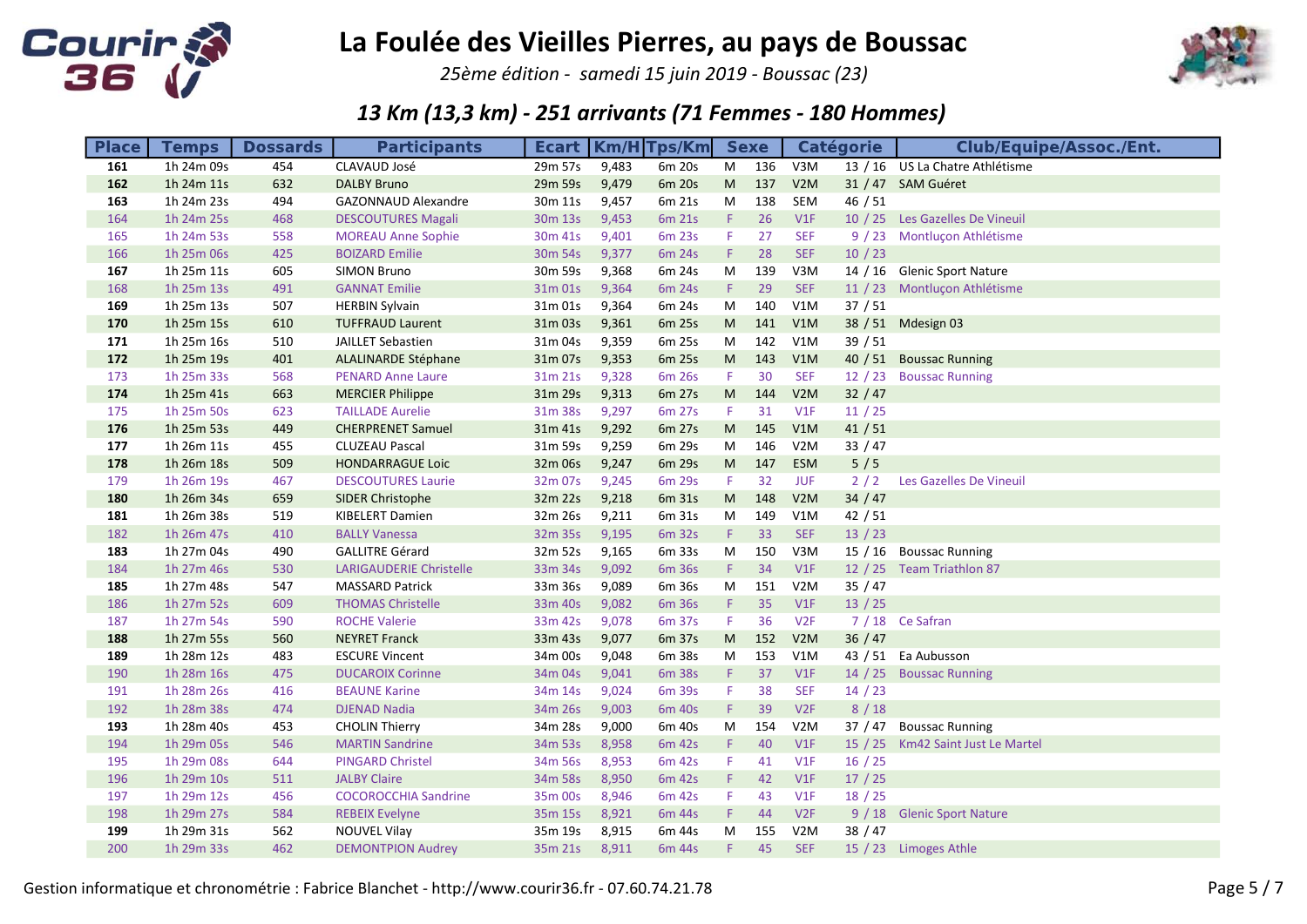

25ème édition - samedi 15 juin 2019 - Boussac (23)



| <b>Place</b> | <b>Temps</b> | <b>Dossards</b> | <b>Participants</b>         | <b>Ecart</b>                    |       | $Km/H$ Tps/Km |           | <b>Sexe</b> |                  | <b>Catégorie</b> | <b>Club/Equipe/Assoc./Ent.</b>      |
|--------------|--------------|-----------------|-----------------------------|---------------------------------|-------|---------------|-----------|-------------|------------------|------------------|-------------------------------------|
| 201          | 1h 29m 53s   | 422             | <b>BESSON Patrick</b>       | 35m 41s                         | 8,878 | 6m 45s        | M         | 156         | V <sub>2</sub> M | 39/47            |                                     |
| 202          | 1h 30m 08s   | 472             | <b>DINDAULT</b> Édouard     | 35m 56s                         | 8,854 | 6m 47s        | M         | 157         | <b>SEM</b>       |                  | 47 / 51 Ftp Boussac                 |
| 203          | 1h 30m 10s   | 566             | <b>PATISSIER Christiane</b> | 35m 58s                         | 8,850 | 6m 47s        | F.        | 46          | V <sub>3F</sub>  | 1/1              | <b>Glenic Sport Nature</b>          |
| 204          | 1h 30m 31s   | 409             | <b>BAHUET Laura</b>         | 36m 19s                         | 8,816 | 6m 48s        | F.        | 47          | <b>SEF</b>       | $16 / 23$ Tam    |                                     |
| 205          | 1h 30m 42s   | 549             | <b>MAUZAT Thierry</b>       | 36m 30s                         | 8,798 | 6m 49s        | M         | 158         | V2M              |                  | 40 / 47 Amitié Nature Montlucon     |
| 206          | 1h 30m 43s   | 484             | <b>EXBRAYAT Mylene</b>      | 36m 31s                         | 8,797 | 6m 49s        | F.        | 48          | <b>SEF</b>       | $17/23$          |                                     |
| 207          | 1h 30m 45s   | 575             | PLUYAUD IT Jean Francois    | 36m 33s                         | 8,793 | 6m 49s        | M         | 159         | V1M              |                  | 44 / 51 Glenic Sport Nature         |
| 208          | 1h 30m 53s   | 437             | <b>BRUNAUD Lydie</b>        | 36m 41s                         | 8,780 | 6m 50s        | F.        | 49          | V1F              |                  | 19 / 25 SAM Guéret                  |
| 209          | 1h 31m 18s   | 527             | <b>LAMBERT Pascal</b>       | 37m 06s                         | 8,740 | 6m 52s        | M         | 160         | V1M              | 45/51            |                                     |
| 210          | 1h 31m 28s   | 554             | <b>MEUNIER Sylvie</b>       | 37m 16s                         | 8,724 | 6m 53s        | F.        | 50          | V2F              |                  | 10 / 18 Montluçon Athlétisme        |
| 211          | 1h 31m 41s   | 504             | <b>GROSEILLER Xavier</b>    | 37m 29s                         | 8,704 | 6m 54s        | M         | 161         | V2M              | 41 / 47          | <b>Cslg St Amand Montrond</b>       |
| 212          | 1h 32m 11s   | 630             | <b>ROUANNES Guylaine</b>    | 37m 59s                         | 8,657 | 6m 56s        | F.        | 51          | V1F              |                  | 20 / 25 SAM Guéret                  |
| 213          | 1h 32m 12s   | 664             | <b>GARDY Emilie</b>         | 38m 00s                         | 8,655 | 6m 56s        | F         | 52          | <b>SEF</b>       | 18/23            |                                     |
| 214          | 1h 32m 13s   | 521             | <b>LACAUD Véronique</b>     | 38m 01s                         | 8,654 | 6m 56s        | F.        | 53          | V2F              |                  | 11 / 18 Glenic Sport Nature         |
| 215          | 1h 32m 17s   | 626             | <b>MICHARD Pascal</b>       | 38m 05s                         | 8,647 | 6m 56s        | M         | 162         | V <sub>2</sub> M |                  | 42 / 47 Commentry                   |
| 216          | 1h 32m 24s   | 600             | <b>SCHMIDT Isabelle</b>     | 38m 12s                         | 8,636 | 6m 57s        | F.        | 54          | V2F              |                  | 12 / 18 Xve Athletic Club           |
| 217          | 1h 33m 50s   | 582             | <b>RAYNAUD Caroline</b>     | 39m 38s                         | 8,504 | 7m 03s        | F.        | 55          | V <sub>2F</sub>  | 13/18            |                                     |
| 218          | 1h 33m 52s   | 505             | <b>GUERLOU Bernard</b>      | 39m 40s                         | 8,501 | 7m 03s        | M         | 163         | V4M              | $3/4$            | <b>Glenic Sport Nature</b>          |
| 219          | 1h 33m 54s   | 550             | <b>MAYET Fanny</b>          | 39m 42s                         | 8,498 | 7m 04s        | F.        | 56          | <b>SEF</b>       | 19/23            |                                     |
| 220          | 1h 34m 15s   | 551             | <b>MAYET Richard</b>        | 40m 03s                         | 8,467 | 7m 05s        | ${\sf M}$ | 164         | <b>SEM</b>       | 48 / 51          |                                     |
| 221          | 1h 34m 36s   | 441             | <b>CARNEIRO David</b>       | 40m 24s                         | 8,436 | 7m 07s        | ${\sf M}$ | 165         | SEM              | 49 / 51          |                                     |
| 222          | 1h 34m 38s   | 531             | <b>LASSOUT Carine</b>       | 40m 26s                         | 8,433 | 7m 07s        | F.        | 57          | <b>SEF</b>       | 20/23            |                                     |
| 223          | 1h 34m 49s   | 563             | <b>ODON Christophe</b>      | 40m 37s                         | 8,416 | 7m 08s        | M         | 166         | V1M              | 46 / 51          | Malicorne Village 03                |
| 224          | 1h 34m 52s   | 557             | <b>MONTAGNE Sandrine</b>    | 40 <sub>m</sub> 40 <sub>s</sub> | 8,412 | 7m 08s        | F.        | 58          | V1F              |                  | 21 / 25 Amitié Nature Montlucon     |
| 225          | 1h 34m 53s   | 596             | <b>SANVOISIN Annie</b>      | 40m 41s                         | 8,410 | 7m 08s        | F         | 59          | V2F              |                  | 14 / 18 Amitié Nature Montluçon     |
| 226          | 1h 34m 55s   | 633             | <b>DALBY Nathalie</b>       | 40m 43s                         | 8,407 | 7m 08s        | F         | 60          | V2F              |                  | 15 / 18 SAM Guéret                  |
| 227          | 1h 34m 56s   | 486             | <b>FORT Severine</b>        | 40m 44s                         | 8,406 | 7m 08s        | F.        | 61          | V1F              | 22 / 25          |                                     |
| 228          | 1h 36m 09s   | 506             | <b>GUYONNET Franck</b>      | 41m 57s                         | 8,300 | 7m 14s        | M         | 167         | V1M              | 47/51            |                                     |
| 229          | 1h 36m 32s   | 520             | <b>KOTT Frederic</b>        | 42m 20s                         | 8,267 | 7m 15s        | ${\sf M}$ | 168         | V2M              | 43 / 47          | Montluçon Athlétisme                |
| 230          | 1h 37m 02s   | 634             | <b>BERNERON Thomas</b>      | 42m 50s                         | 8,224 | 7m 18s        | M         | 169         | V1M              |                  | 48 / 51 Bessines Sur Gartempe Athle |
| 231          | 1h 37m 04s   | 598             | <b>SCAFONE Dominique</b>    | 42m 52s                         | 8,221 | 7m 18s        | M         | 170         | V3M              |                  | 16 / 16 Leyrenne AC                 |
| 232          | 1h 37m 06s   | 404             | <b>AUBELLE Elodie</b>       | 42m 54s                         | 8,218 | 7m 18s        | F         | 62          | V1F              |                  | 23 / 25 Montluçon Athlétisme        |
| 233          | 1h 38m 36s   | 457             | <b>COUPART Fabrice</b>      | 44m 24s                         | 8,093 | 7m 25s        | M         | 171         | V1M              |                  | 49 / 51 Endurance 23                |
| 234          | 1h 38m 53s   | 458             | <b>DAGUET Marie-Carine</b>  | 44m 41s                         | 8,070 | 7m 26s        | F.        | 63          | <b>SEF</b>       | 21 / 23          |                                     |
| 235          | 1h 40m 15s   | 435             | <b>BOYER Jean Pierre</b>    | 46m 03s                         | 7,960 | 7m 32s        | M         | 172         | V <sub>4</sub> M | 4/4              | US La Chatre Athlétisme             |
| 236          | 1h 40m 46s   | 528             | <b>LANEURIE Fanny</b>       | 46m 34s                         | 7,919 | 7m 35s        | F.        | 64          | <b>SEF</b>       | 22 / 23          |                                     |
| 237          | 1h 42m 06s   | 423             | <b>BIMAS Pascal</b>         | 47m 54s                         | 7,816 | 7m 41s        | M         | 173         | V1M              |                  | 50 / 51 Leyrenne AC                 |
| 238          | 1h 42m 52s   | 412             | <b>BARLAUD Dominique</b>    | 48m 40s                         | 7,758 | 7m 44s        | F.        | 65          | V2F              | 16/18            |                                     |
| 239          | 1h 44m 14s   | 583             | RAYNAUD Pascal              | 50m 02s                         | 7,656 | 7m 50s        | M         | 174         | V <sub>2</sub> M | 44 / 47          |                                     |
| 240          | 1h 44m 15s   | 649             | <b>PIERRE Odette</b>        | 50 <sub>m</sub> 03s             | 7,655 | 7m 50s        | F.        | 66          | V2F              | 17/18            |                                     |